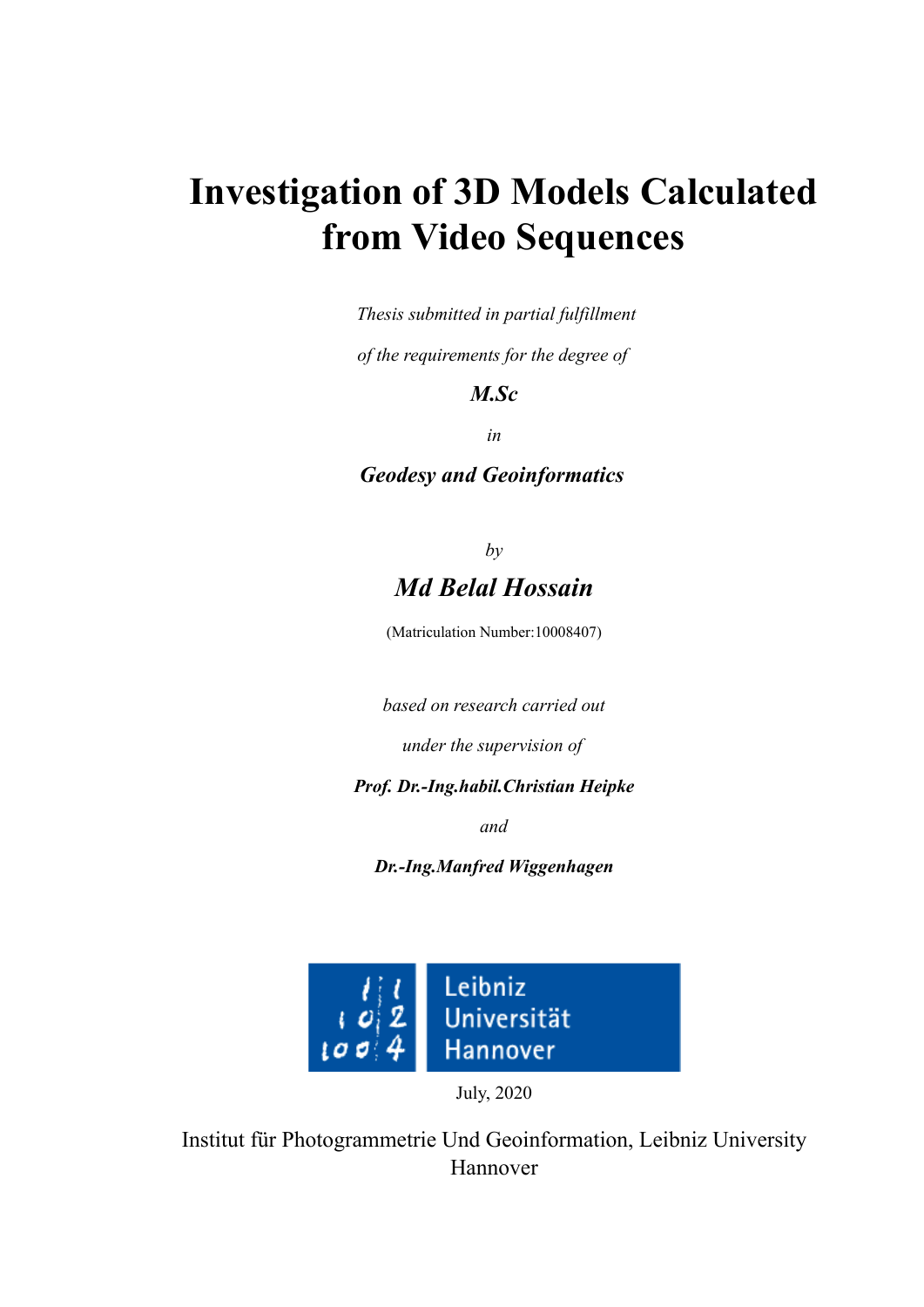## **Abstract**

This master thesis investigates the accuracy of a 3D model from video sequences. First of all, camera calibration and reconstructed 3D models have been taken into account to do such an investigation. In this thesis work, camera calibration is done by camera self-calibration procedure. After camera calibration, following the bundle adjustment method, a 3D model of the captured object is constructed using Photogrammetric 3D software. There are three types of objects used and these are "Felge", " Felge with coded target" and "3D test field" also three cameras such as Canon EOS 1100D, Nikon D7200 and Somikon UHD4 video camera were used for taking videos and images.

At the beginning of the first investigation, accuracy determination of the 3D model was done by comparison between two photogrammetric software, 3DF Zephyr and Agisoft Metashape, based on point to point distance in the 3D model. From this investigation, it is found that Agisoft Metashape can generate more accurate 3D models than the 3DF Zephyr software due to some limitations of 3DF Zephyr Software. This software is not able to detect point to point distance in the model and for that another software Meshlab is needed. Since Agisoft Metashape is more accurate and stable, for further work I have used Agisoft Metashape software.

In the second part, an object " Felge with coded target" was used to predict the preliminary 3D coordinates of a point in the 3D model using Agisoft Metashape Software. For particular point matching within different images during making 3D model, absolute orientation technique is followed because of scaling, rotation and translation. Afterward, following the bundle adjustment method, 3D coordinates of points in the model obtained. In this case, I used different number of images with same resolution and finally, found that the model with more number of image frames is more accurate.

In the last part, two experiments were done with two objects. Also, videos and images with varying resolution were used to make the 3D models and different cameras are utilized to take those images and videos. Moreover, I have calculated the difference of point coordinates between different models. According to the calculated values, I compared different models where one model is considered as a reference model. From the first experiment it was found that the 3D model with high resolution is more accurate than the low resolution video model. On the other hand, this finding was not true for the second experiment because a 3D model with high resolution was not that much accurate like a